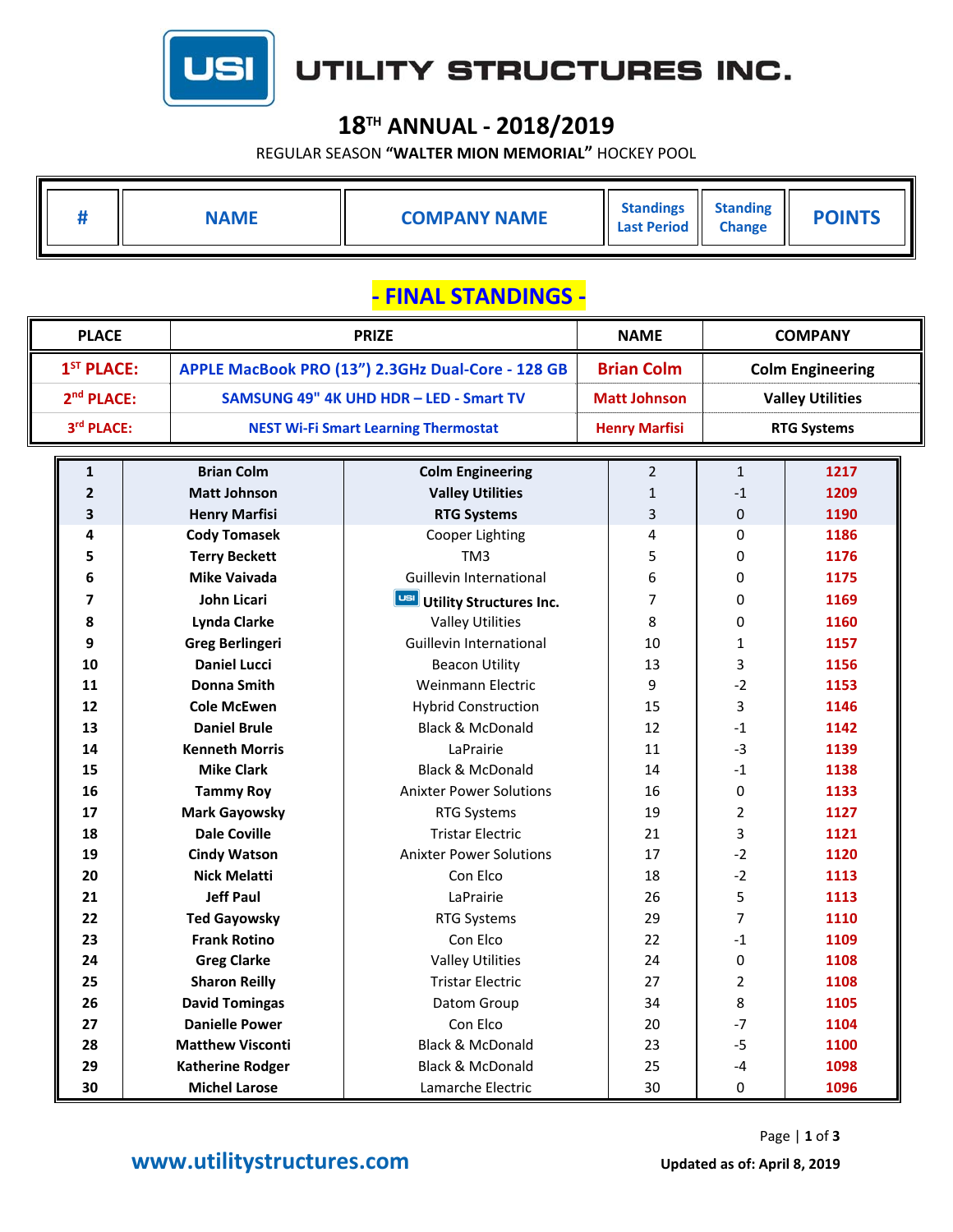

## UTILITY STRUCTURES INC.

### **18TH ANNUAL ‐ 2018/2019**

REGULAR SEASON **"WALTER MION MEMORIAL"** HOCKEY POOL

| #  | <b>NAME</b>              | <b>COMPANY NAME</b>                   | <b>Standings</b><br><b>Last Period</b> | <b>Standing</b><br><b>Change</b> | <b>POINTS</b> |  |  |
|----|--------------------------|---------------------------------------|----------------------------------------|----------------------------------|---------------|--|--|
|    |                          |                                       |                                        |                                  |               |  |  |
| 31 | <b>Peter Zielinksi</b>   | <b>Westboro Utilities</b>             | 28                                     | $-3$                             | 1091          |  |  |
| 32 | <b>Jason Arnold</b>      | Datom Group                           | 31                                     | $-1$                             | 1091          |  |  |
| 33 | <b>Carmine Benedetti</b> | <b>Beacon Utility</b>                 | 32                                     | $-1$                             | 1091          |  |  |
| 34 | <b>Claudio Mion</b>      | USI<br><b>Utility Structures Inc.</b> | 33                                     | $-1$                             | 1091          |  |  |
| 35 | <b>Joe Haynes</b>        | <b>Guild Electric</b>                 | 37                                     | 2                                | 1086          |  |  |
| 36 | <b>Steve Vassallo</b>    | <b>Beacon Utility</b>                 | 41                                     | 5                                | 1086          |  |  |
| 37 | <b>Miro Radman</b>       | Kile Contracting                      | 46                                     | 9                                | 1086          |  |  |
| 38 | <b>Joe Segna</b>         | <b>Black &amp; McDonald</b>           | 44                                     | 6                                | 1085          |  |  |
| 39 | <b>Francis Melo</b>      | Datom Group                           | 40                                     | $\mathbf{1}$                     | 1083          |  |  |
| 40 | <b>Mike Ralph</b>        | Franklin Empire                       | 48                                     | 8                                | 1083          |  |  |
| 41 | <b>Todd Elson</b>        | <b>Guild Electric</b>                 | 42                                     | $\mathbf{1}$                     | 1082          |  |  |
| 42 | <b>Adam Severinski</b>   | Con Elco                              | 35                                     | $-7$                             | 1081          |  |  |
| 43 | <b>Vince De Gasperis</b> | <b>Trans Power</b>                    | 36                                     | $-7$                             | 1081          |  |  |
| 44 | <b>Olivia McEwen</b>     | <b>Hybrid Construction</b>            | 43                                     | $-1$                             | 1081          |  |  |
| 45 | <b>Charlie Jarvis</b>    | LaPrairie                             | 39                                     | $-6$                             | 1080          |  |  |
| 46 | <b>Roberto Costa</b>     | USI<br><b>Utility Structures Inc.</b> | 38                                     | -8                               | 1078          |  |  |
| 47 | <b>Bill Mckee</b>        | Carleton Electric                     | 50                                     | 3                                | 1075          |  |  |
| 48 | <b>Roger McGetchie</b>   | T.J. Clarke Utilities                 | 45                                     | $-3$                             | 1074          |  |  |
| 49 | <b>Chuck Johnston</b>    | Franklin Empire                       | 52                                     | 3                                | 1072          |  |  |
| 50 | Sara Venema              | <b>Anixter Power Solutions</b>        | 51                                     | $\mathbf{1}$                     | 1070          |  |  |
| 51 | <b>Pat Peloso</b>        | USI<br><b>Utility Structures Inc.</b> | 47                                     | $-4$                             | 1069          |  |  |
| 52 | <b>Anthony lozzo</b>     | <b>DPM Energy</b>                     | 49                                     | $-3$                             | 1065          |  |  |
| 53 | <b>Brendan Radeff</b>    | <b>Beacon Utility</b>                 | 53                                     | 0                                | 1064          |  |  |
| 54 | Giovanni Smith           | <b>Beacon Utility</b>                 | 58                                     | 4                                | 1063          |  |  |
| 55 | <b>Stacy DiPasquale</b>  | <b>Powell Contracting</b>             | 55                                     | 0                                | 1061          |  |  |
| 56 | <b>John Switzer</b>      | Nedco                                 | 61                                     | 5                                | 1061          |  |  |
| 57 | <b>Nunzio Sorbara</b>    | Con Elco                              | 54                                     | $-3$                             | 1059          |  |  |
| 58 | <b>Jerry Ruffolo</b>     | <b>Fellmore Electrical</b>            | 57                                     | $-1$                             | 1059          |  |  |
| 59 | <b>Tony Sinopoli</b>     | Aecon                                 | 64                                     | 5                                | 1058          |  |  |
| 60 | <b>Chris De Fulvis</b>   | <b>Beacon Utility</b>                 | 63                                     | 3                                | 1057          |  |  |
| 61 | <b>Bob Brennan</b>       | <b>Bradley Kelly Construction</b>     | 56                                     | $-5$                             | 1055          |  |  |
| 62 | <b>Lucy Jamison</b>      | <b>Tristar Electric</b>               | 59                                     | $-3$                             | 1051          |  |  |
| 63 | <b>Crystal Miller</b>    | <b>Trans Power</b>                    | 65                                     | $\overline{2}$                   | 1049          |  |  |
| 64 | <b>Peter Sandford</b>    | PBW High Voltage                      | 66                                     | $\overline{2}$                   | 1049          |  |  |
| 65 | <b>Mark Charko</b>       | GHD                                   | 75                                     | 10                               | 1049          |  |  |
| 66 | <b>Dean Broadbent</b>    | PBW High Voltage                      | 67                                     | $\mathbf{1}$                     | 1048          |  |  |
| 67 | <b>Arlene Hearn</b>      | Datom Group                           | 62                                     | $-5$                             | 1047          |  |  |
| 68 | Lino Lorenzatti          | <b>Fellmore Electrical</b>            | 60                                     | -8                               | 1046          |  |  |
| 69 | <b>Jeff Berry</b>        | Powerline Plus                        | 71                                     | $\overline{2}$                   | 1042          |  |  |
| 70 | <b>Nick lozzo</b>        | <b>DPM Energy</b>                     | 70                                     | 0                                | 1041          |  |  |
| 71 | <b>Norm Legault</b>      | Teraflex                              | 73                                     | 2                                | 1040          |  |  |
| 72 | Ashley Van De Ven        | Guillevin International               | 69                                     | $-3$                             | 1039          |  |  |

Page | **2** of **3**